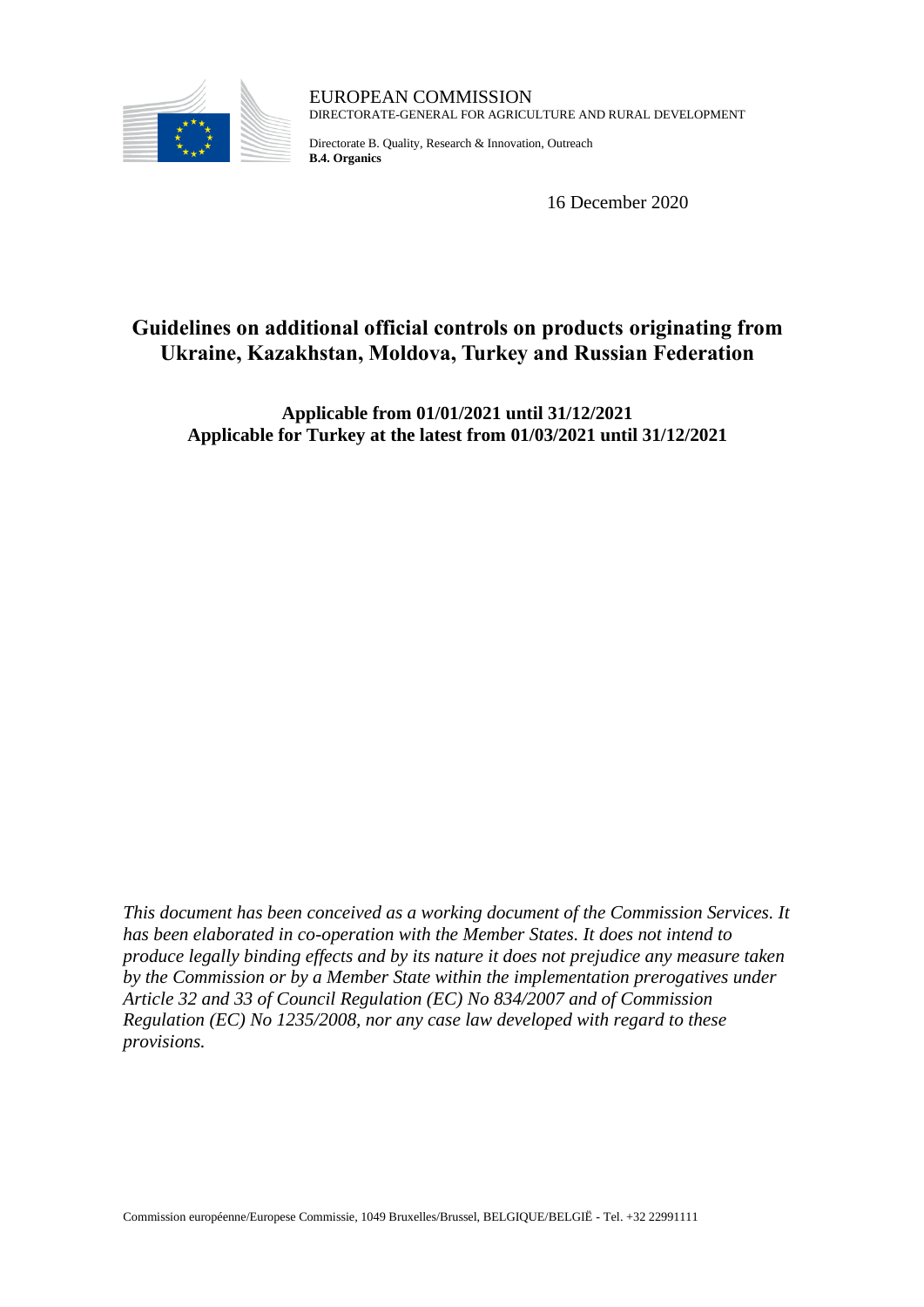## **GUIDELINES ON ADDITIONAL OFFICIAL CONTROLS ON PRODUCTS ORIGINATING FROM UKRAINE, KAZAKHSTAN, MOLDOVA, TURKEY AND RUSSIAN FEDERATION**

#### **Applicable from 01/01/2021 until 31/12/2021**

The Competent Authorities<sup>1</sup> of all Member States undertake to ensure that the control measures described in these guidelines are carried out on all consignments of organic food and feed originating from Ukraine, Kazakhstan, Moldova, Turkey and Russian Federation with the following CN-codes:

- a. Chapter 10 Cereals
- b. Chapter 11 Products of the milling industry; malt; starches; inulin; wheat gluten. The following CN codes are excluded: CN codes 1105, 1106, 1107, 1108, 1109
- c. Chapter 12 Oil seeds and oleaginous fruits; miscellaneous grains, seeds and fruit; industrial or medicinal plants; straw and fodder, with the exception of processed products ready for human consumption derived from them. The following CN codes are excluded: CN codes 1211, 1212, 1213, 1214
- d. Chapter 23 Residues and waste from the food industries, prepared animal fodder. The following CN codes are excluded: CN codes 2307

Consignments originating from one of these five countries arriving at the EU border from another third country shall also be concerned by these guidelines.

### **(1) TRACKING AND IDENTIFICATION OF ALL CONSIGNMENTS OF IMPORTED FOOD AND FEED**

The Competent Authorities shall track and identify all consignments of food and feed defined above.

Moreover, as set out in the first subparagraph of Article 84 of Regulation 889/2008, the importer shall in due time inform the control body or control authority of each consignment to be imported into the European Union.

<sup>&</sup>lt;sup>1</sup> The authorities designated pursuant to Art. 27(1) of Regulation (EC) No  $834/2007$